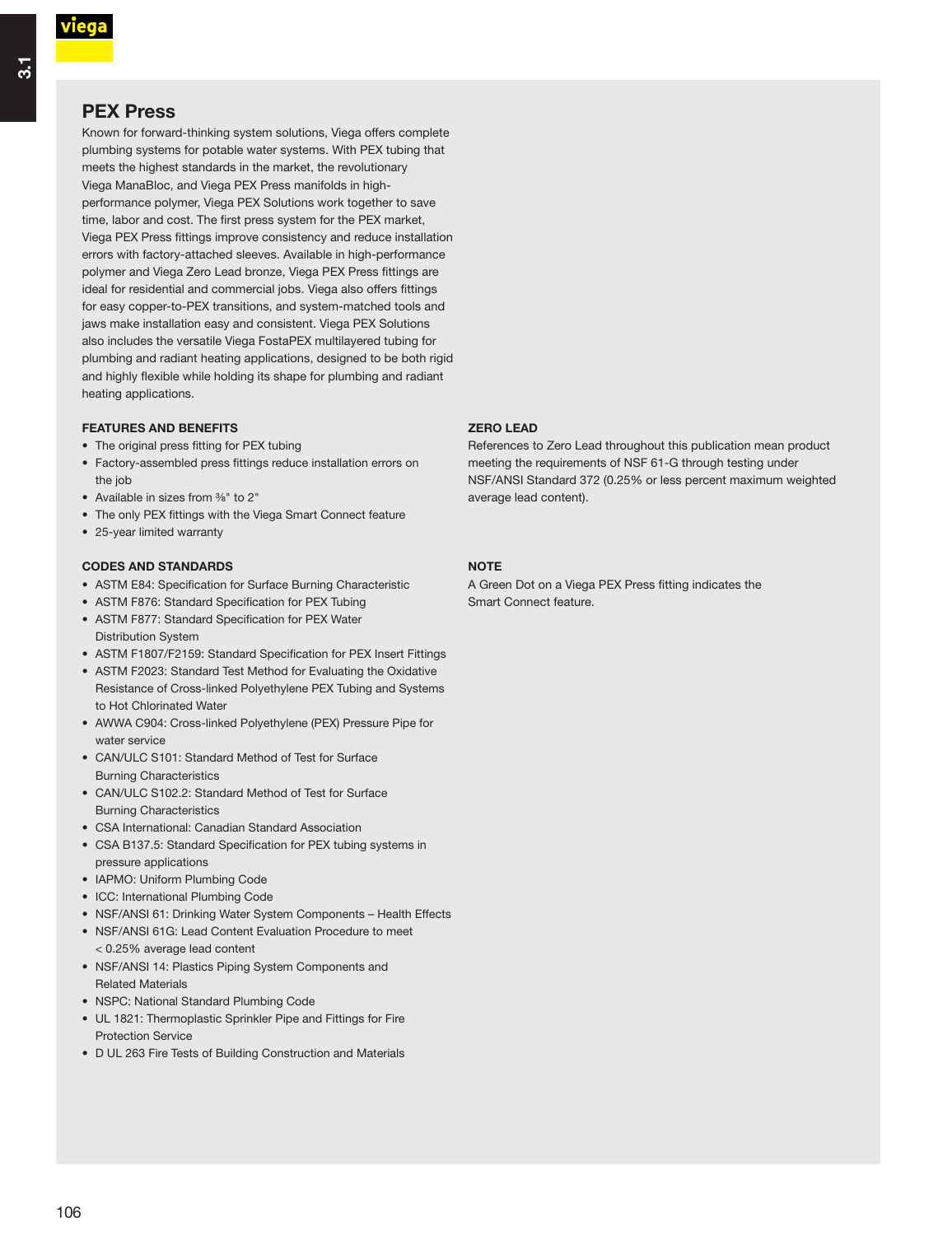viega

|   | <b>Viega PEX Press supply adapter</b><br><b>Smart Connect feature</b><br>- For connecting PEX supply lines to<br>Viega ManaBloc and Viega MiniBloc<br>- Polymer<br>- Press connection, Viega ManaBloc supply<br>connection<br><b>Model V5613.2</b>                    | P<br>$\frac{3}{4}$<br>$\mathbf{1}$                                                          | Supply           | Wt [lb]<br>0.098<br>0.118          | Quantity Part No<br>5<br>5       | 49414<br>49416           | DG<br>$\overline{2}$<br>$2^{\circ}$         |
|---|-----------------------------------------------------------------------------------------------------------------------------------------------------------------------------------------------------------------------------------------------------------------------|---------------------------------------------------------------------------------------------|------------------|------------------------------------|----------------------------------|--------------------------|---------------------------------------------|
|   | Viega PEX Press supply adapter<br><b>Zero Lead</b><br>- For connecting PEX supply lines to<br>Viega ManaBloc and Viega MiniBloc<br>- Bronze<br>- Press connection, Viega ManaBloc supply<br>connection<br><b>Model 2877.8ZL</b>                                       | P<br>$\frac{3}{4}$<br>$\mathbf{1}$<br>$1\frac{1}{4}$<br>$*$ = Available while supplies last | Supply<br>1      | Wt [lb]<br>0.214<br>0.236<br>0.293 | Quantity Part No<br>5<br>5<br>5  | 96141<br>96161<br>96171* | DG<br>$\overline{2}$<br>$\overline{2}$<br>2 |
|   | Viega ManaBloc supply adapter<br><b>Zero Lead</b><br>- For connecting CTS-sized supply lines to<br>Viega ManaBloc or Viega MiniBloc<br>- Equipped with insert stiffener Model V5086<br>- Brass<br>- Compression, Viega ManaBloc supply<br>connection<br>Model V5032ZL | <b>CTS</b><br>$\frac{3}{4}$                                                                 | Supply           | Wt [lb]<br>0.395                   | Quantity Part No<br>5            | 46346                    | <b>DG</b><br>$\overline{2}$                 |
|   | Viega ManaBloc supply adapter<br><b>Zero Lead</b><br>- For connecting FPT supply lines to<br>Viega ManaBloc and Viega MiniBloc<br>- Brass<br>- Male pipe thread, Viega ManaBloc supply<br>connection<br>Model V5033ZL                                                 | <b>MPT</b><br>$\frac{3}{4}$<br>$\mathbf{1}$                                                 | Supply<br>1<br>1 | Wt [lb]<br>0.329<br>0.399          | Quantity Part No<br>5<br>5       | 46646<br>46656           | DG<br>$\overline{2}$<br>$\overline{2}$      |
|   | Port cap<br>- For Viega ManaBloc, Viega MiniBloc<br>- Plastic<br>Model V5087                                                                                                                                                                                          | d<br>$\frac{3}{8}$<br>$\frac{1}{2}$                                                         |                  | Wt [lb]<br>0.020<br>0.037          | Quantity Part No<br>6<br>6       | 36204<br>36205           | DG<br>$\overline{c}$<br>2                   |
|   | Supply cap<br>- For Viega ManaBloc, Viega MiniBloc<br>- Brass<br><b>Model V5036.10</b>                                                                                                                                                                                | d<br>$\mathbf{1}$                                                                           |                  | Wt [lb]<br>0.082                   | Quantity Part No<br>5            | 53601                    | DG<br>$\overline{2}$                        |
| 崎 | <b>Viega ManaBloc mounting set</b><br>- For mounting Viega ManaBloc between studs<br>- Steel<br>- Pre-drilled to mount on 16" center studs<br>Components<br>(2) mounting straps, (4) screws<br>Model V5038                                                            |                                                                                             |                  | Wt [lb]<br>0.720                   | Quantity Part No<br>$\mathbf{1}$ | 45716                    | $DG$<br>$2^{\circ}$                         |